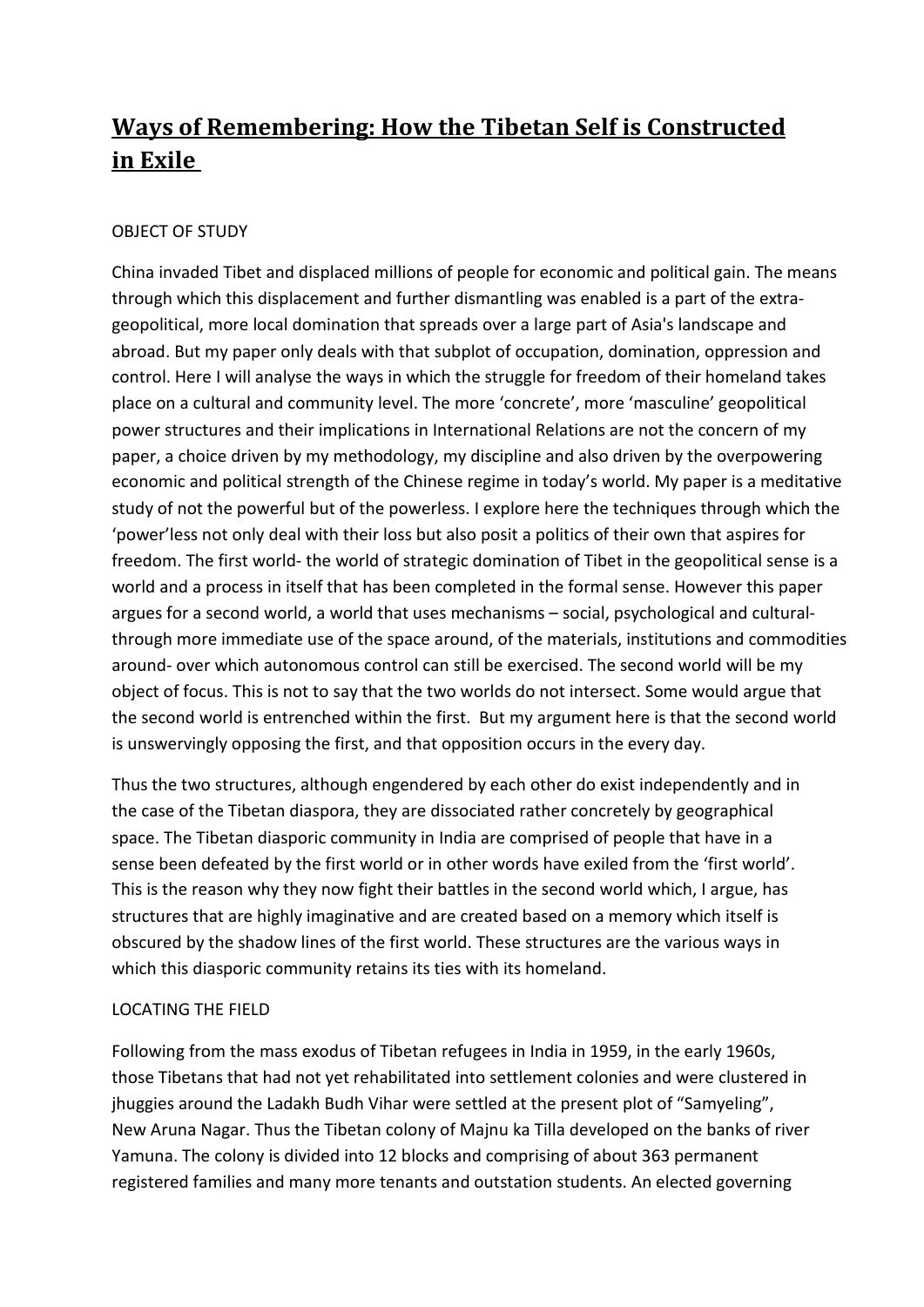body of 7 members is directly elected every 3 years and the Central Tibetan Administration, Dharamsala, which is the Tibetan government-in-exile, has a permanent representative known as the Settlement Officer in the colony. The colony has its own Day school, Health clinic and 2 temples of worship. The main sources of income are touristic as restaurants serving Tibetan delicacies, shops selling Tibetan jewellery and artefacts and lodging houses are the most common modes of income.

My observations are based on 15 in-depth interviews taken in the colony of Majnu ka Tilla and my focus will be not only on their individual experiences and reflections but I will also place these stories within context and code their experiences for themes. In order to understand that necessary background I visited Dharamsala, the exile capital of the Tibetan people for a week. Given that Dharamsala is the resident asylum of His Holiness the Dalai Lama and the headquarters from which the Central Tibetan Administration works, my visit there was deeply insightful in understanding the kind of institutional and interactive structures that administer the lives and future of the community scattered all across the country. In Mcleodganj, I visited the office of the Central Tibetan Administration, the Parliament house, The Tibetan Women's Association, the Gu Chu Sum Movement ( which is an institution that serves to help political prisoners inside Chinese prisons and also helps ex political prisoners in exile and their families), the Tibetan Institute of Performing Arts, the Tibetan Children's Villages, Upper Dharamsala, the Tibetan Centre for Human Rights and Democracy, The Library of Tibetan Works and Archives, Voice of Tibet(a radio channel relentless in its aim to broadcast into China-occupied Tibet), the Norbulingka, which is the 'heart of Tibetan culture' and many other local institutions and NGOs.

Through these visits, I was able to meet and have a personal audience with some of the formal intellectual and political leaders that are fighting to not only preserve their culture from assimilation but are also waging a battle against the Chinese invasion of their country through direct and indirect action.

When one is travelling via the outer ring road and looks at the Tibetan refugee camp of New Aruna Nagar, Chungtown and Samyeling, it already hits one with a sense of unfamiliarity and strangeness. As one enters the narrow alleyways of the colony, popularly known as Majnu Ka Tilla, there is a sense of temporary permanence that is palpable in the place whether it's the dingy alleys or the residential blocks that are located haphhazardly in the various nameless lanes. The restaurants serve only authentic Tibetan food, play Tibetan music and on the walls are hung Tibetan Thangka paintings, portraits of Tibetan leaders and war-heroes. There are also book shops with a wide variety of literature on Tibetan folk tales, myths, Buddhist philosophy; shops selling pirated DVD's of Tibetan films; souvenir and handicrafts shops selling an assortment of trinkets that are all material forms of Tibetan culture; there are also local groceries and departmental stores selling Tibetan foods and meats imported from China. It immediately comes across as a homogenised and self-reliant space.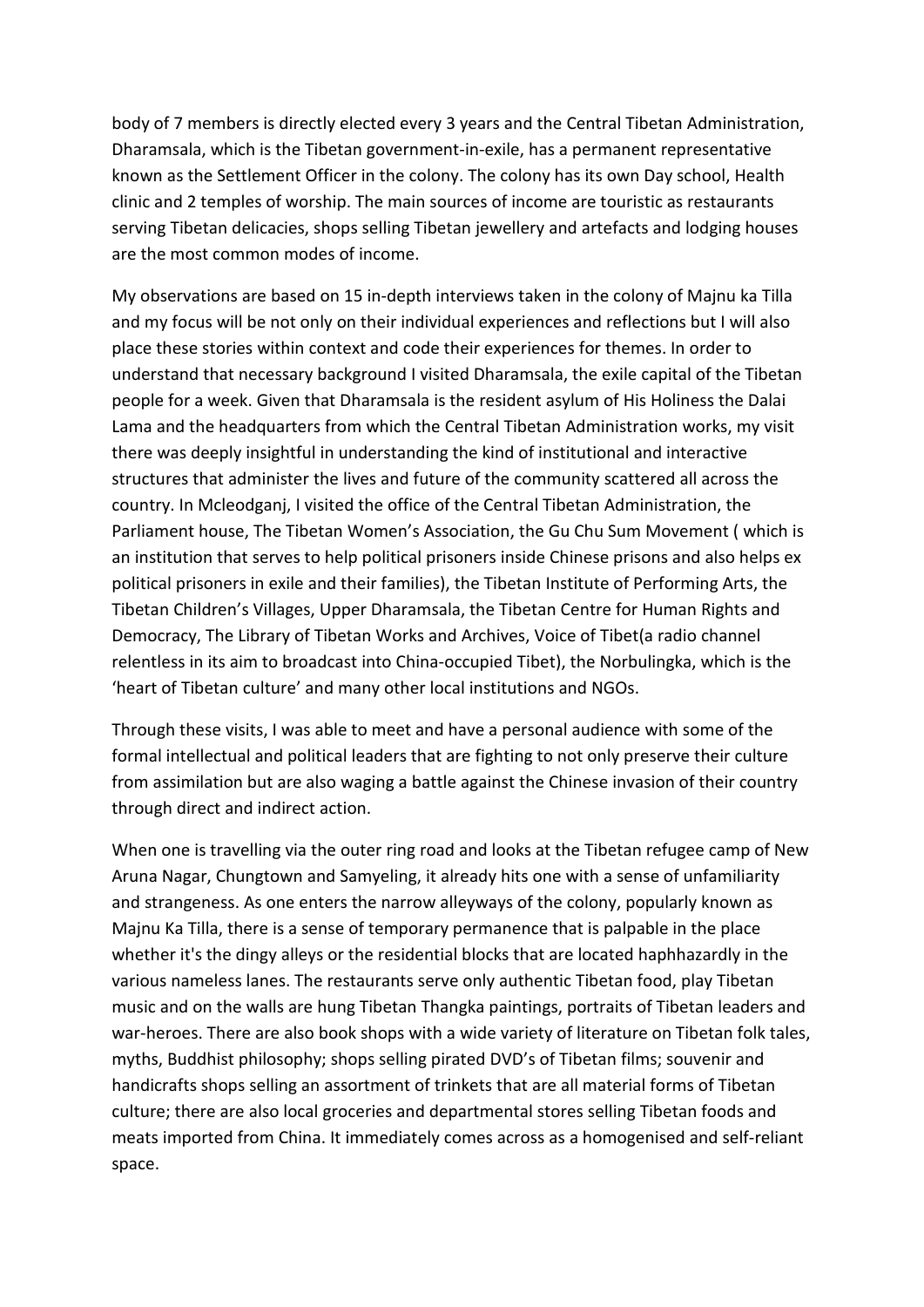Through an investigation into the lived experiences of the residents, this paper explores how this community attempts a rejoinder with their ethnic past. Given the brutal divorce from the inimitable Tibetan setting, in an Indian context how easy or difficult or constrained the negotiation with identity becomes, given that the identity is already diminishing in value due to the tragic loss of the homeland. Through what means is that rejoinder possible and what are the challenges that are posed in this process?

A preliminary understanding will present that being a Tibetan entails the following -a sense of cultural uniqueness as Tibetans, a focus on ancestral continuity, acknowledgement of the charismatic leadership of his holiness and a fervent intense nationalism.

These will be my points of departure into the field and through this paper I will complicate these notions by understanding not only how these aspects are realised in practice but also critiquing some of these ideas with a sociological and anthropological lens.

## STRUCTURES AND INSTITUTIONS

In the case of Tibetans residing in Majnu ka Tilla and in Dhasa, their past is one that is not only physically banished from them but also through time has become corroded. It is through cultural repositories and institutionalised forms of memory, as I will discuss in the paper that a rejoinder with their lost and troubled past is made possible.

Memories of Tibetan highlands and mountains, the snow and the yaks, the folk tales and mythic models present a picture of an exotica Tibet that has an immediate impact on identity discourses not only in Western representations of Tibet but also to the community themselves. This is the Shangri-la model that presents Tibet as a an untouched romantic past.

Secondly there are origin myths such as the Tibetan being a Bodhisattva monkey, who puts others' interests before his own. In actual practice, these models render themselves particularly useless when young Tibetans are confronted with identity crises of living in exile. Through this paper I will bring to light the various ways in which identification is accomplished. My argument is also that all of the means have the underlying principle of memory that enables their existence.

## TCVs and TIBETAN HOMES SCHOOLS

Among the residents I spoke to in MKT, everyone below the age of 30 had been educated at a branch of Tibetan Children's Villages (TCV) or a Tibetan Homes School. I had the opportunity to visit the TCV in Samyeling, Majnu ka Tilla and the one in Upper Dharamsala. These Tibetanised schools are one of the major ways in which Tibetans in exile guard their unique culture and to transmit it to their posterity.

The first TVC was opened 54 years ago by the mother of His Holiness the Dali Lama in order to provide a 'Tibetanised' education to the hundreds of children living in exile. It provides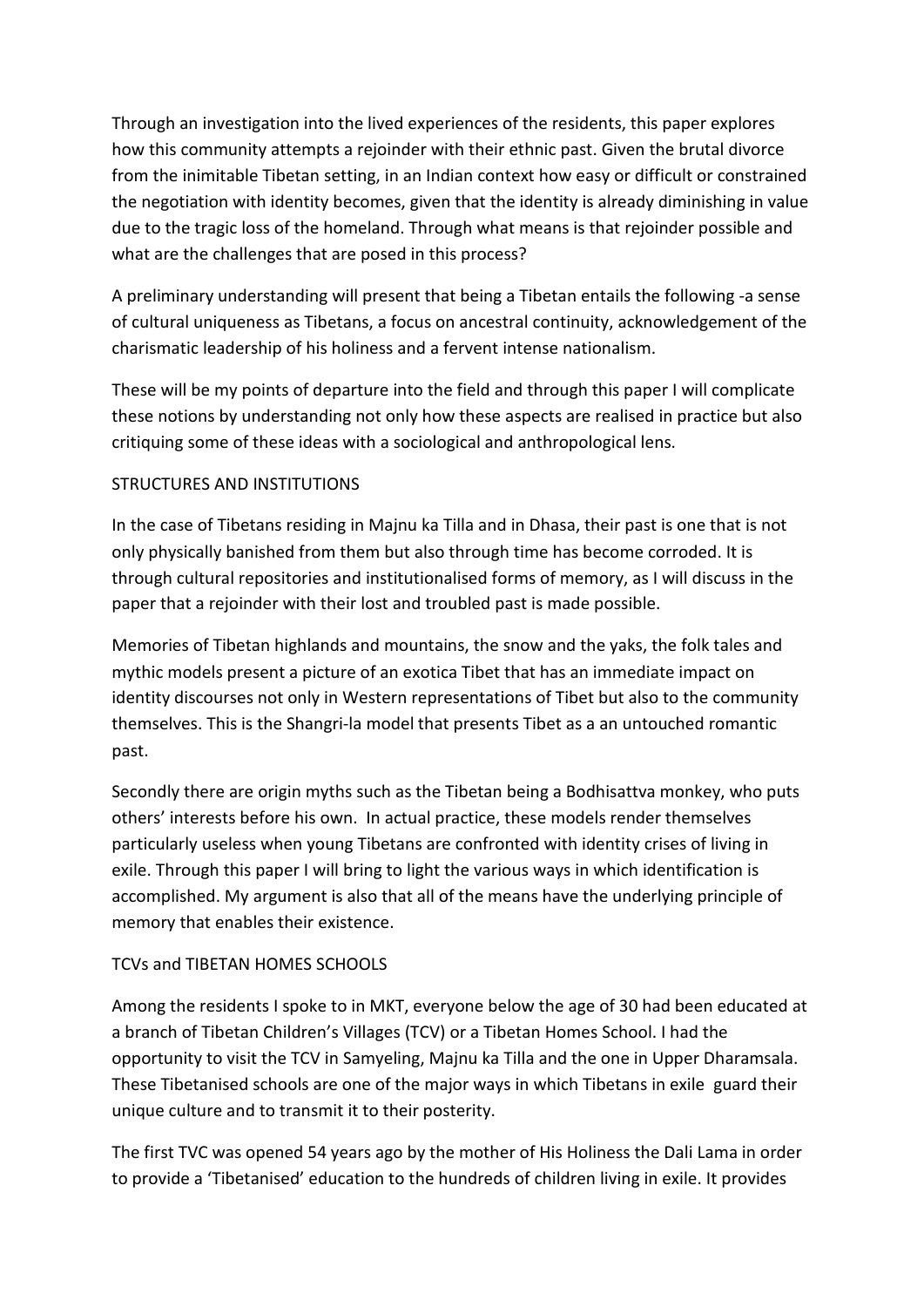shelter and education to over 16000 children all over the country from Ladakh in the North to Bylakuppe in South. The loss of the Tibetan homeland and an extended exile in India has triggered a gradual dissolution and vacuuming of traditional Tibetan Meta- narratives which the TCV deliberately tries to compensate for. Self-images of Tibetan children and teenagers in exile have become fraught with anxiety. Many of the Tibetans I interacted with believed that the biggest struggle of living in exile is the R-letter that they feel is inscribed onto their foreheads. They say that because of their R-status they can't fully exploit their potentials.

Living in closed off Tibetan settlements, added to the physical phenotypic features of these young children gives way to a feeling of alienation and Othering that they must learn to deal with from a tender age. In TCVs and Tibetan Homes Schools, there is a conscious effort to provide a centre to these children whose lives have been uprooted and that "do not belong at the place they are at and can't go back either". So to an extent, and till a certain age reconciled, the socialisation that these schools enable help with the constant semiotic slippage.

TCVs all over India have been given a special status by the government of India whereby they are accredited by the CBSE board. They are taught in a special Tibetanised module till class V where the medium of instruction is Tibetan and from class VI onwards the medium shifts to English for all subjects.

I was able to visit the classrooms, common rooms and boarding rooms of children from the age of 2 to 18 in Dharamsala and Majnu ka tilla. As mentioned, the school space and curriculum is designed to foster Tibetaness. There are photographs of His Holiness in every room, the home mothers make sure the children do daily prayers. Some home mothers insist on doing kora, reciting mani, prostrating and fasting. There is an emphasis on learning as much about Tibet as one can. The classrooms are equipped with teaching and resource equipment such as dolls wearing the traditional Tibetan dress, the chuba and the Tibetan alphabet and Tibetan motifs and mastiffs are used as resource material. Tibetan games and Tibetan nursery rhymes are taught to each and every student. They are also required to observe all religious festivals and learn to cook Tibetan food.

#### SOCIAL AND BIOLOGICAL ORPHANS

Many of the people I met got to see their parents once in 10-15 years. One of my informants, Dolker Kyi, hadn't seen his parents for 20 years and spoke to me often about how he has anger issues that he accounts to this separation anxiety. Educated in a Tibetan Homes School, he had to drop out of college and had worked 14-15 jobs. Now he works as a waiter in a restaurant but has been thinking of going back home to his parents for the past 3-4 years. His is not an isolated story. Most young Tibetans that haven't met their parents for many years expressed having severe identity issues.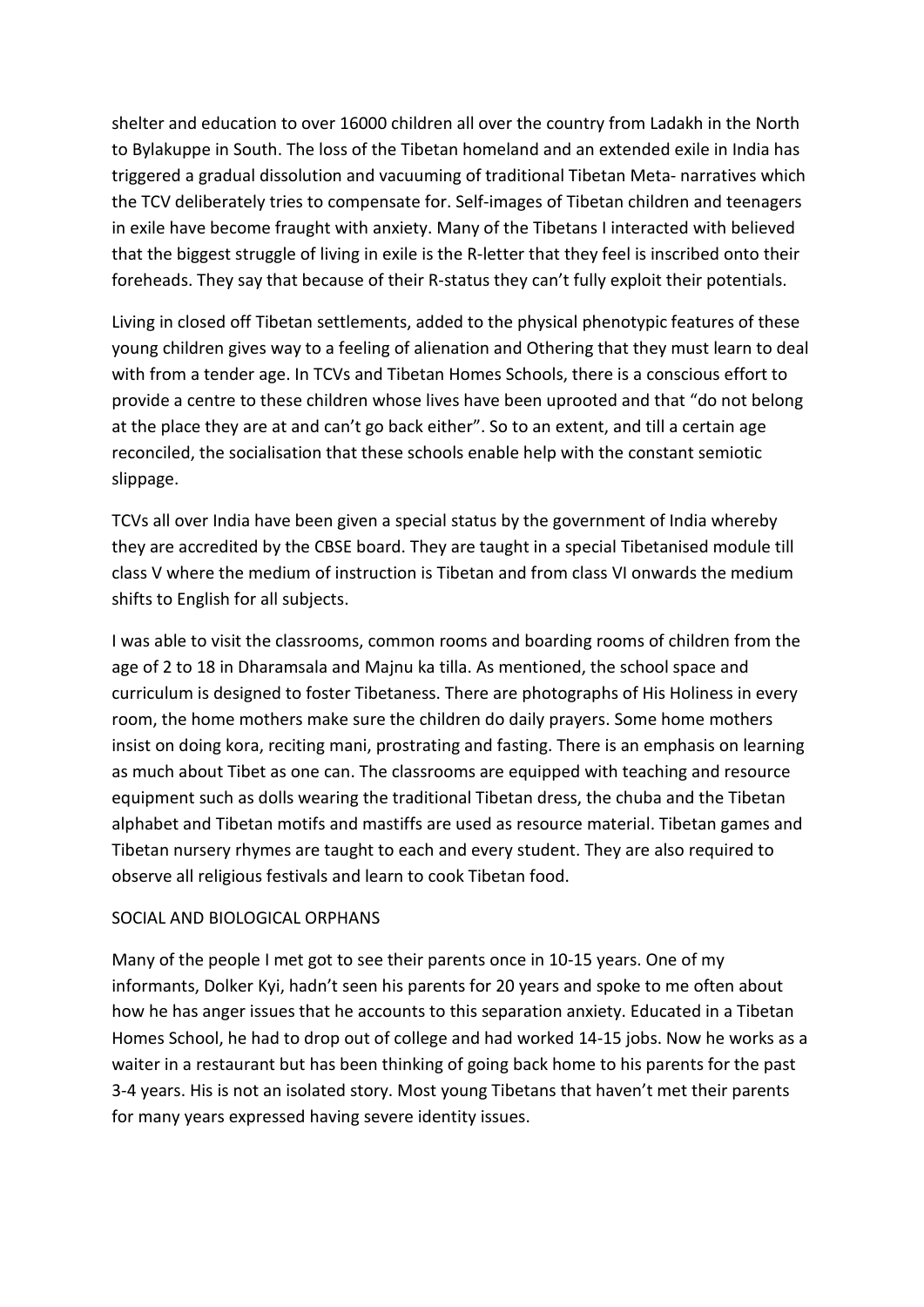There is the crucial distinction between social and biological orphans in the case of exiled Tibetans. While some of the children in the schools have parents living in India, the majority of them are either orphans or have parents still living in Chinese-occupied Tibet.

The 'social orphan' still has the image of his parents living, but due to poverty or some other 'confining' social conditions were unable to nurture their child. As opposed to this, the 'biological orphan's' parents are actually dead. Honey Oberoi Vahali who wrote a book titled lives in exile, explored the psychological implications of living in exile. She notes that" while the first child vacillated between the hope of reunion and the rage of abandonment, the finality of death robbed the biological orphan of any possibility of hope. However this very finality, which forced the child to accept past losses, also left him free to explore and find out what the future held in store."(Vahali, 2009, 63)

#### ANCESTRAL CONTINUITY AND KINSHIP NETWORKS

The nature of culture is such that it gets passed on deftly as a tendency, an inclination, a propensity to a subsequent generation.

Young Tibetans that have the fortune of living with their parents in the various Tibetan settlements all over India are taught by their parents "how to be Tibetan." Kinship ties and patterns are crucial to holding any community together and in particular diasporic communities. My sibling informants Sonam Thiney, 24 and Pema Thiney, 27 told me similar stories about their childhood as they were growing up in Odisha.. While they were both very well accustomed to everything Indian, including the local Odia dialect, their parents who had exiled from Kham province of Tibet made sure that they would get good Tibetan education in a Tibetan school, central School of Tibet and also that they would observe all sorts of cultural and religious rituals and practices. Sonam, who now works as a nurse recollected, "I remember we used to crowd around our grandmother to tell us stories and always her stories were based in snowy Tibetan grasslands, would have yaks and snow lions and people drinking butter tea. It is through those stories that were told and retold to us that we were able to have a certain nostalgia about Tibet. When we were kids, my parents used to work on a farm and often the locals would tell us we don't belong here and that we were taking away from the cultivation what was theirs. We didn't look anything like the local boys and girls. It was only within the four walls of our school or at home when our grandmother would tell us stories and our mother would make tsampa that we would know we are Tibetans. "

Another Tibetan woman that works at the Gender Cell in Majnu ka Tilla, Tashi who is 39, had a similar view. She told me how she feels she must narrate the stories she heard from her parents to her children. In a moment of introspection she divulges, "Despite the many years of loss and despair and detachment from our homeland, we have succeeded in keeping our community together. The flags and the food help us but actually our biggest treasures are our stories which we will pass on to the subsequent generations. I tell my kids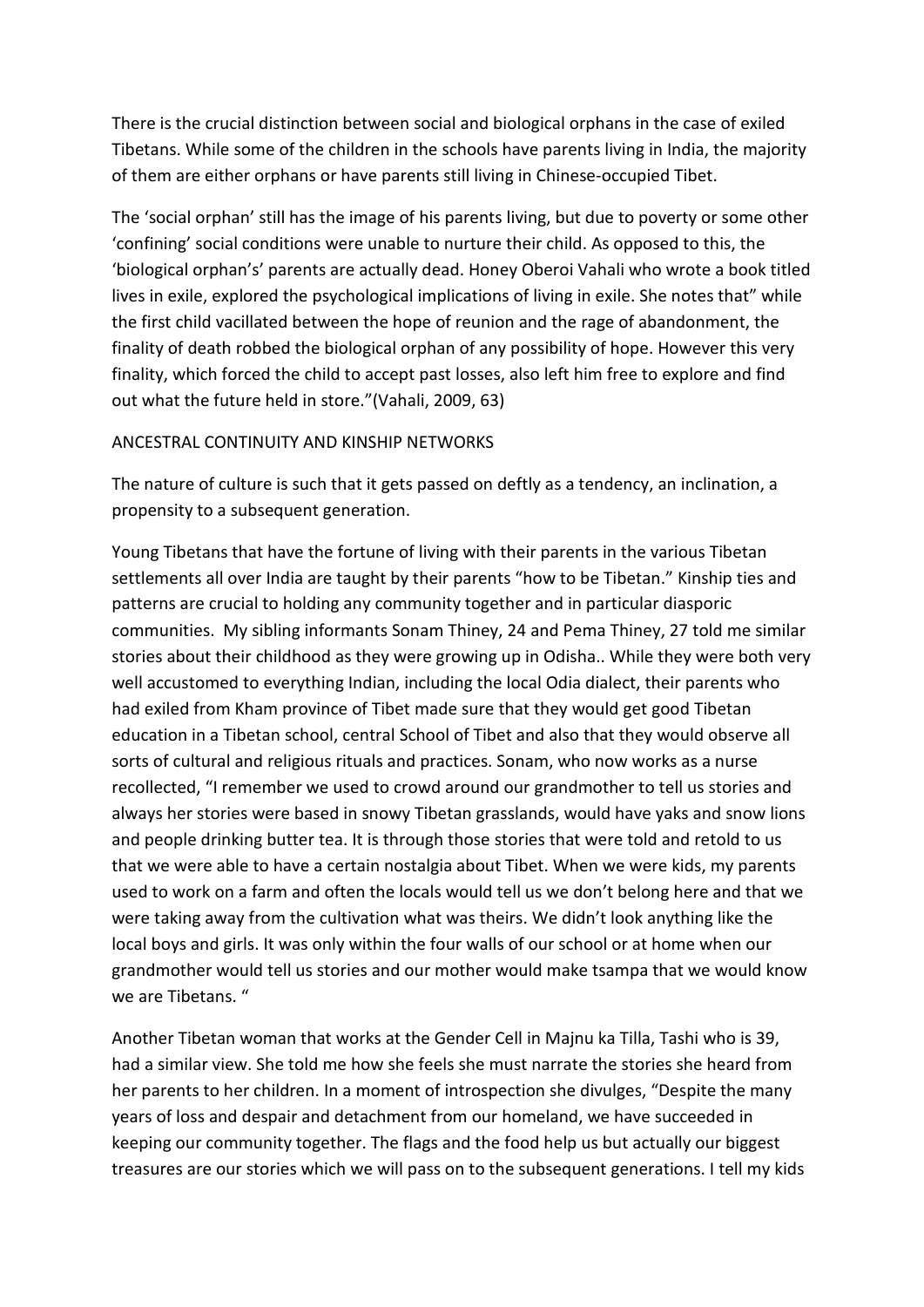I am preparing them to go back. Someday they will go back to Potala palace so I am preparing them for the march."

## FOOD

Another indicator to gauge a community's ethnic assertion is through food habits. There is a paradox of assimilation even here because while every one of my informants claimed that they could cook Tibetan few only a couple said they make Tibetan food on an everyday basis at home. As Sonam chuckled and said "ab to dal-roti ke bina bhi kaam nahi banta!"

Food habits raise questions of diffusion and assimilation but equipping oneself with Tibetan cooking is a matter of huge importance and pride to most Tibetans I interviewed. It too is indicative of their cultural assertion.

#### MARTYRDOM

Another institution that is crucial to the community's rejoinder with their ethnicity is that of martyrdom. Apart from the organisation of the Gu Chu Sum Movement there is also the Chushi Gangdrug Welfare Society in Majnu ka Tilla that observes and celebrates the martyrs that sacrificed their lives in the resistance movements in the 1940's. These institutions organise regular rallies and commemorative events and through these institutions many in the community are able to reminisce about their past glories and past struggles.

The latest count of self-immolations that have taken place in Tibet has reached 145. In Majnu ka Tilla, a candle light march is observed every time the news of a self-immolation reaches the exile community. It is through these community activities too that the community retains their Tibetan connection.

#### QUESTIONS OF BELONGING

Many of the people I interviewed communicated through different metaphors this feeling of being entangled between the past and the future. But it is crucial here to understand that all Tibetans young and old are extremely anxious of being assimilated culturally and socially into India. One of my informants Namdo, who works in a travel agency in Majnu Ka Tilla explained to me "you might meet a lot of young Tibetans in universities and they won't speak to you about the Tibetan cause. The truth is that they are very confused. It isn't as though they are indifferent to the cause, but the push and pull of the everyday has resulted in a lack of direction, a permanent stillness and a confusion which makes them very distraught. This is why we must continue striving for a free Tibet with all of our energies. The urgency of the situation lies in the assimilation. We have managed to sustain our Tibetanness despite a dangling 'R' that has troubled us every day, every minute for the past 56 years. we have been able to resist assimilation and that is our biggest success. His Holiness has taken care of us all."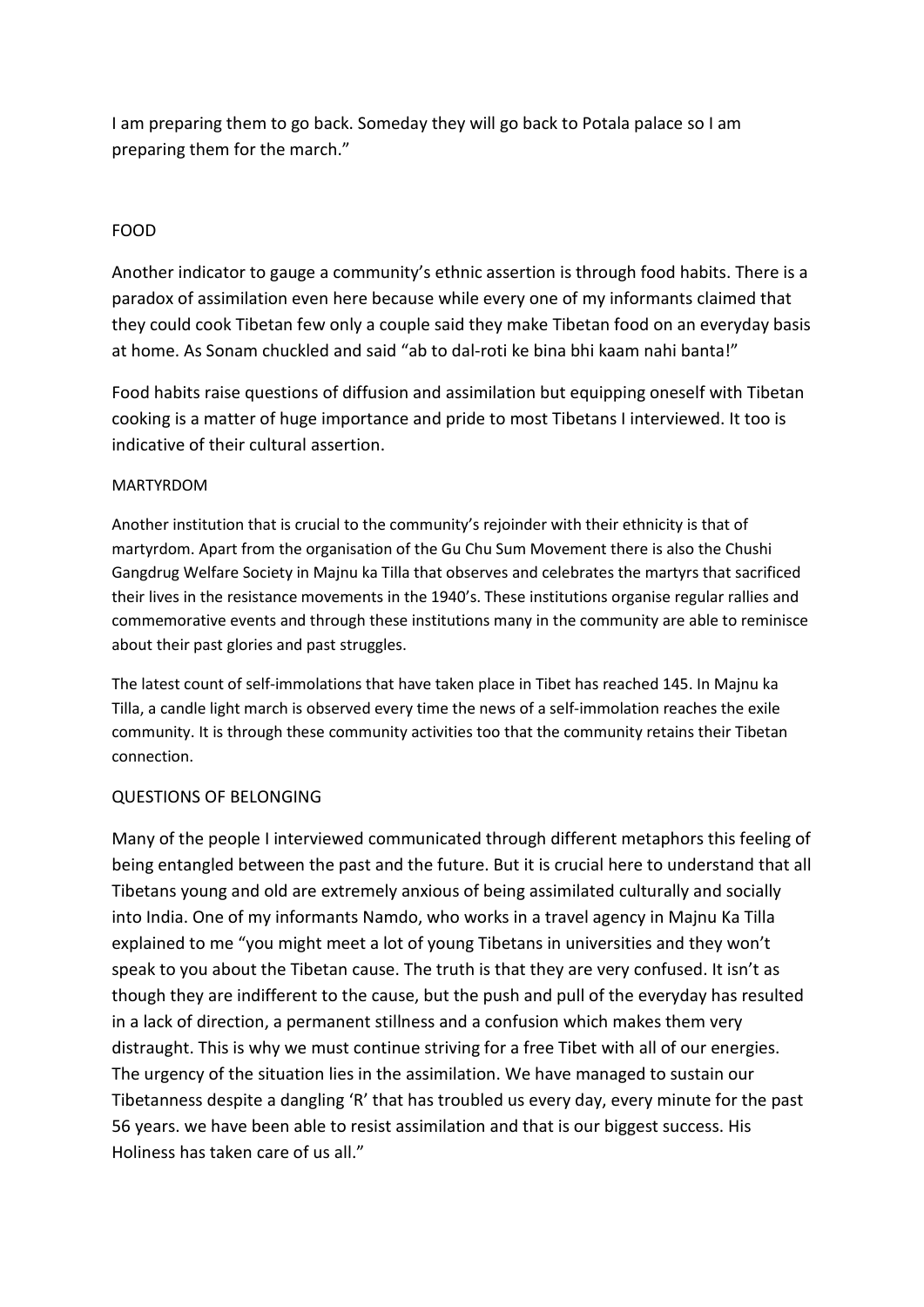While I was conducting interviews my knowledge of geopolitics and its strategies and limitations made me put a question on my survey that was responded in unanimity with an emphatic "yes", an "of course" or an "obviously". The question was "Do you think Tibet will be free someday?". While that is telling in its own right about the sense of fundamental hope that is required by any community living as refugees, what was even more interesting was the answer to the question that followed which was, "When Tibet is free, would you like to go back and live there or would you like to continue staying in India?" A quick analysis of the data showed me that out of all the people, only three said they would definitely like to go back and settle there. The rest said they'd gotten used to the ways here, some others said they would like to shuttle between Tibet and India for 3 months in turns, while there were still others that claimed they would only like to visit Tibet once and come back , as my informant Jackey called it, she'd like to "touch and leave".

#### POLITICAL ASSERTION

Another way in which Tibetans connect with their ethnicity and nationality is through direct and indirect involvement in the freedom struggle i.e. Political assertion.

The political movement is internally divided into two fractions- the first and the formal position is the one proposed by His Holiness and also democratically adopted by the Central Tibetan Administration after a series of discussions over a long period of time. This is the Umeylam or Middle-Way Approach.

The official stand is this - "the Tibetan people do not accept the present status of Tibet under the People's Republic of China. At the same time, they do not seek independence for Tibet, which is a historical fact. Treading a middle path in between these two lies the policy and means to achieve a genuine autonomy for all Tibetans living in the three traditional provinces of Tibet within the framework of the People's Republic of China. This is called the Middle-Way Approach, a non-partisan and moderate position that safeguards the vital interests of all concerned parties-for Tibetans: the protection and preservation of their culture, religion and national identity; for the Chinese: the security and territorial integrity of the motherland; and for neighbours and other third parties: peaceful borders and international relations." Based on a Buddhist concept, most of the people I interviewed in Majnu ka Tilla subscribe to Umeylam. The second and somewhat more radical approach is Rangzen which is Tibetan for Freedom and this view advocates for neither assimilation, nor autonomous rule but for complete and total independence.

I met many writers and political activists in Majnu ka Tilla and Dharamsala. There is a visible schism that exists between Rangzen and Umeylam supporters. That schism is of a religious nature. This observation was confirmed by many Tibetologists that I had the opportunity of reading and meeting during my research. In Majnu ka Tilla, when asked if people subscribe to either view, people would very commonly reply by saying they subscribe to His Holiness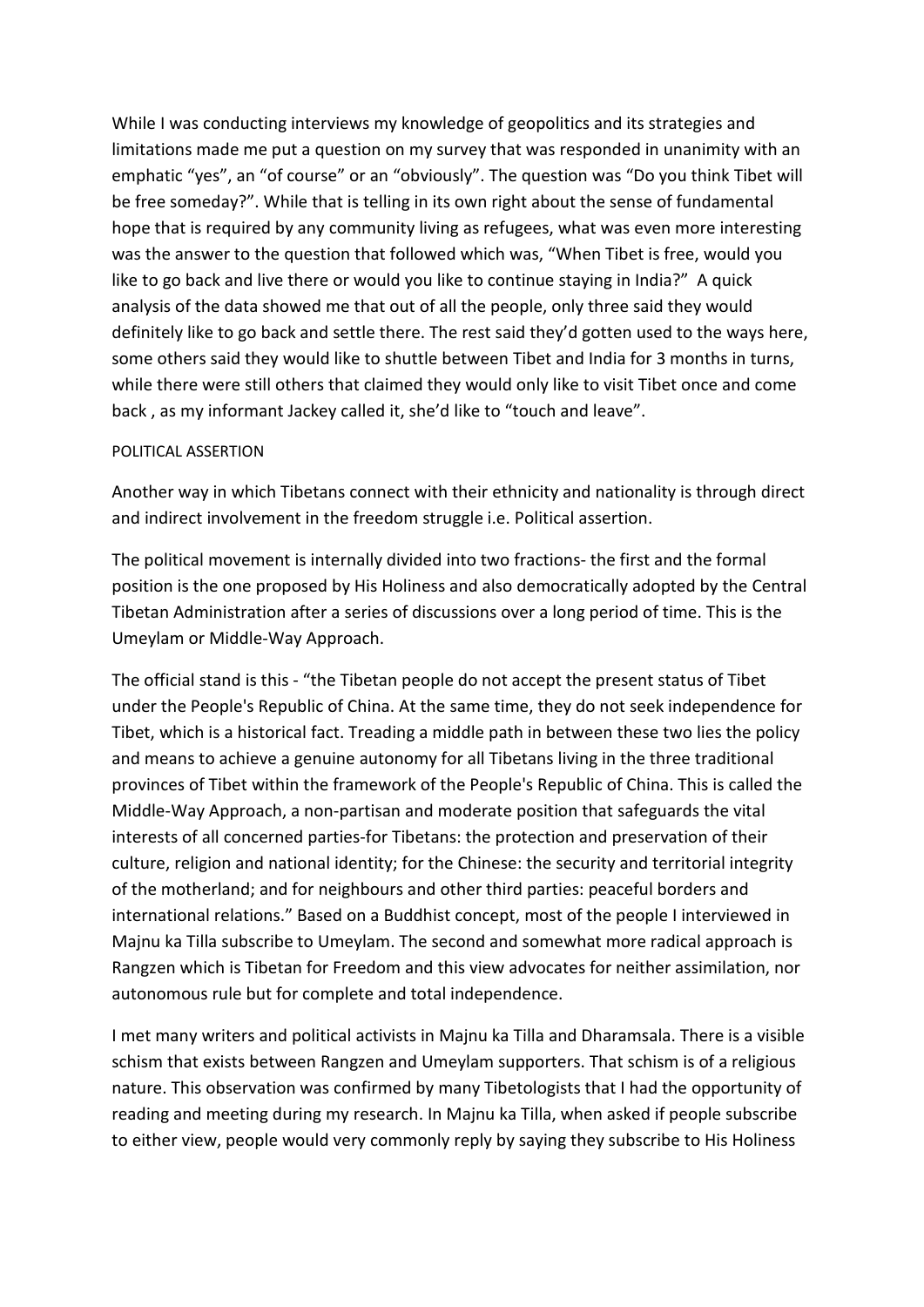The Dalai Lama's view. Umeylam is seen as being almost coterminous with the wisdom of His Holiness The Dalai Lama for the past many years.

Where the entire world is realising the importance of the values of secularism in politics, the Tibetan struggle still treasures its religious moorings. The unanimity of the Tibetan people to take the Middle-way approach was for me, as a sociologist, deeply telling of the religious ties and networks that exist within the community. Despite His Holiness's efforts in the last decade or so, to distance Himself from the political establishment in order to make the democratic values more sacrosanct, people still see him as not only their spiritual but their political leader too.

#### RELIGION

The role played by religion in coping with the helplessness and loss experienced in exile is unparalleled. Most of my informants found within religion the sacred space where they could reconcile their past suffering with their hope for the future. Religion performs even in the lay people, let alone the monks and nuns, its most traditional feature of acting as a consolidating factor to hold a culture together, of facilitating social inclusion and also of providing solace in times of unrest and distress.

One of my informants, aged 49, Sonam Chopehen, who has a handicrafts workshop where he works with the traditional Thangka paintings, spoke of the importance of religion in the lives of a people that had lost everything from their land, to their livelihood, often family members and their human rights and dignity. My second meeting with him revealed that as a young teen, both his parents had been shot dead by the CCP in front of him. He spoke about the incident in a matter of fact way and immediately added that the reason he journeyed into exile and has been able to deal with this loss and live a full life post that incident has been thanks to the blessings of His Holiness. In his narrative, the murky categories of religion and politics come together and he further claimed in a metonymic reconciliation that he has now adopted His Holiness as both his mother and father.

It seems it is impossible to divorce religion from politics in the case of the Tibetan people but this raises serious concerns given that the fall of the Tibetan empire in the 40s was due to their theocratic status and their informal political establishment that lacked the necessary will and aggression that geopolitics, especially in today's world requires. Also given that His Holiness is the sole person keeping the political and spiritual network tied together is worrisome given his old age.

## UNDERLYING PRICIPLE OF MEMORY

Concerning memory as such, it is to be noted that our experience of the present very largely depends upon our knowledge of the past. We experience our present world in a context which is casually connected with past events and objects, and hence with reference to events and objects which we are not experiencing when we are experiencing the present.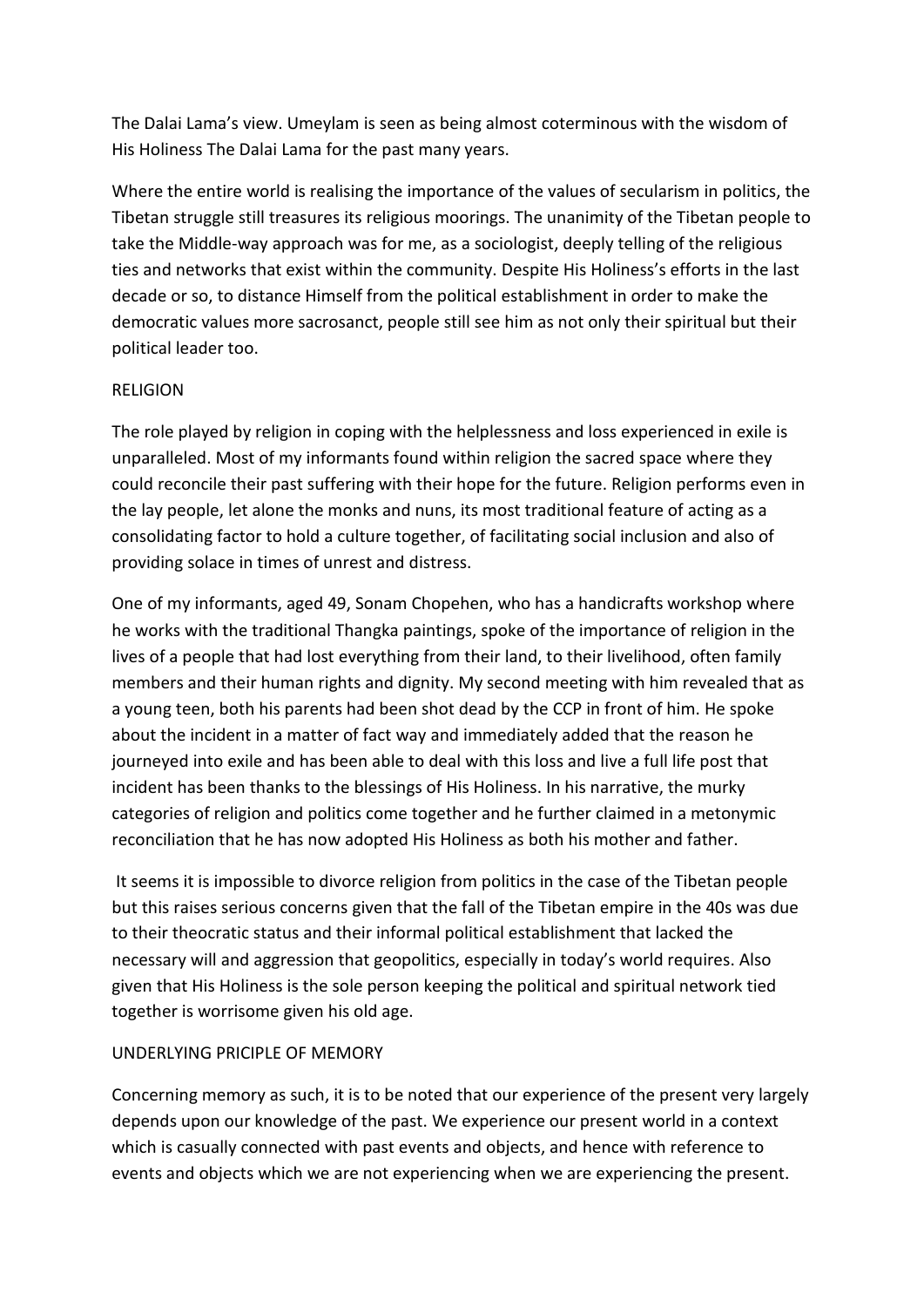The way the diasporic Tibetan community experiences their lives in India is deeply connected to their lives in Tibet.

According to Connerton, it is an implicit rule that any social order must presuppose a shared memory. Members of a society can share neither experiences nor assumptions if their memories of the past diverge. It is in this way that images of the past commonly serve to legitimate a present order. (Connerton, 1989, 3)

Concerning memory and its construction, it is also important to note here that many of the people I interviewed did not state the reason that they fled Tibet and came to India as political or religious but merely educational. Totalitarian regimes, such as the one administered by the Chinese government in Tibet, are horrifying not merely because of their violation of human rights and dignity but also because they create a fearful situation where nobody might remain as a witness to a people's past. The struggle against state power is also one against "forced forgetting" as Connerton argues and to survive as a witness to one's own ethnic past.

The systematic invasion of Tibet culturally hasn't stopped or deteriorated over the past five decades. After the second generation of Tibetans rose to revolt in 1987-88-89 (Gu-Chu-Sum), in the 90's there was the third generation of Tibetans that resisted what came to be known as "patriotic re-education" of the Tibetans. Many of the people interviewed had journeyed into exile during the time and due to this fact that they were being debarred from learning their own language. The younger ones as young as two or eight, some with their parents and quite often without were coming into exile because parents were fearful of the systematic amnesia being created by the Chinese regime. The Chinese government have for years been trying to concoct a historical reconstruction of Tibet which deems it as part of the Chinese 'motherland' and this is taught as a fact in schools in Tibet. Many of the people I interviewed named the reason for them having come to exile as the same. The Chinese authority through schools and other enforced institutions attempted to realign the Tibetan loyalties, to redefine their patriotism by teaching them mandarin and banning access to their own ethnicity by banning Tibetan-language based education. This fear of "forced forgetting" lead to the exile of many of the young and middle-aged Tibetans I met during my research.

Thus the paper argues that all the ways of assertion that are involved in the reproduction of Tibetan culture whether it is through education, martyrdom, food, cultural preservation, political assertion or any of the other means, they are all still based on the principle of memory. There is a deliberate sliding of the past into the present and through these manoeuvres the community manages to fight the systematic oppression of the Chinese oppression and the diffusion of Indian culture. The community practices remembering and re-remembering as a means of lending narrative continuity to their lives. Kundera, having lived and narrated many stories of exile and having manipulated the notion of the exile itself to attribute meaning to a life-time, writes about the delicate and incalculable feeling of living in a foreign country, "Being in a foreign country means walking a tightrope high above the ground without the net afforded a person by the country where he has his